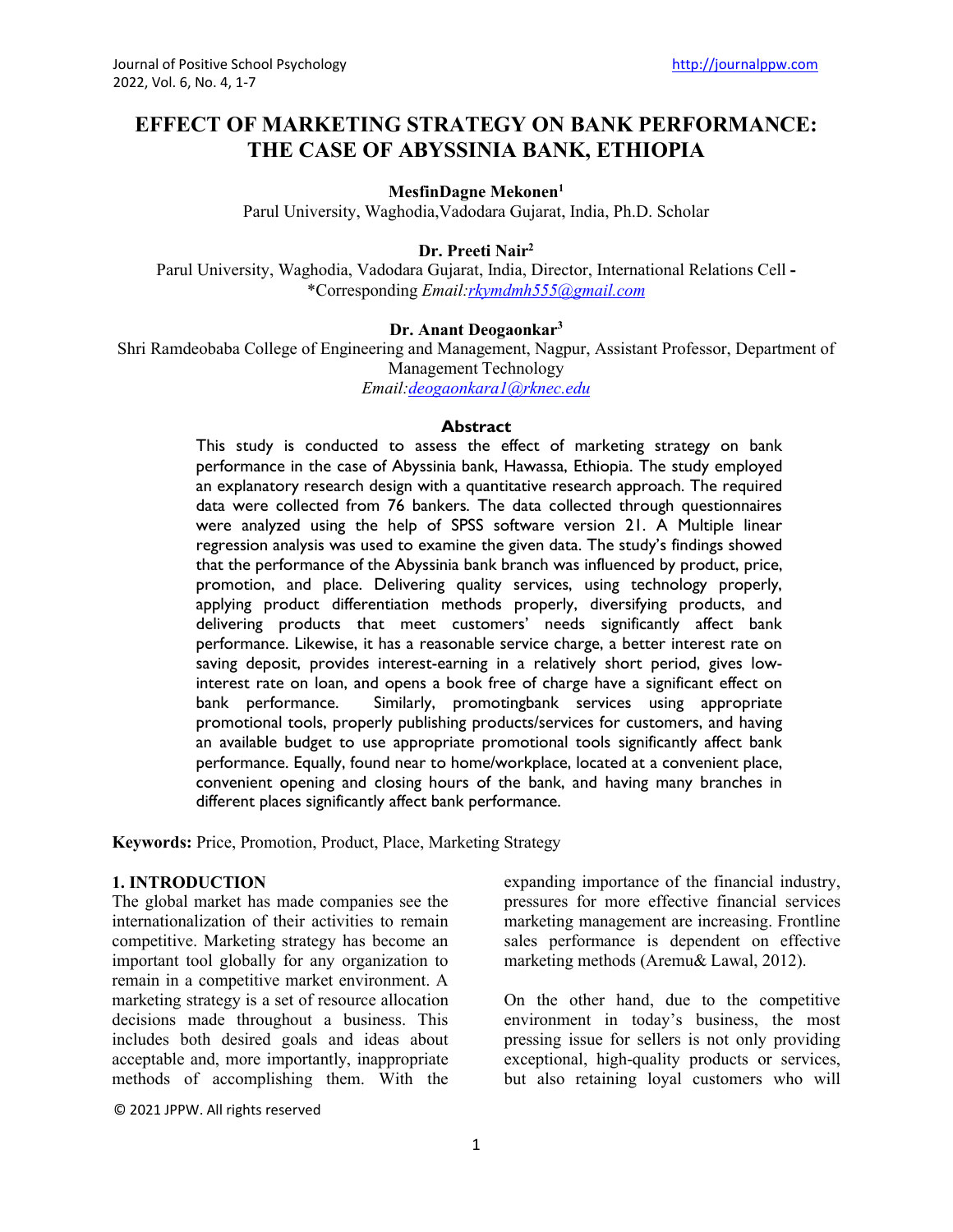provide long-term profit to organizations. Furthermore, caused by fierce competition in today's business requires many banks to build long-term profitable effect with customers and achieve customer loyalty. Therefore, marketing strategy has become important since the last decade of the  $20^{\text{th}}$ century, especially in the service industry. To compete in such a crowded and interactive environment, marketers must look beyond the old 4Ps of marketing strategy, which are no longer sufficient to gain a competitive advantage(Tseng, 2007).

In the Ethiopian context, researchers such as Abesolom (2013) conducted studies on assessing the practice of marketing strategies in two different organizations and identified the existence of insufficient practical implementation of the marketing strategies. Many empirical studies have provided evidence that effect marketing strategy tactics positively impact behavioral loyalty, which affects customer retention. As a result, marketing strategy has become an alternative means for organizations to build strong, ongoing customer associations. However, the effect of marketing strategy on the banking business is little studied and needs attention. Since the number of Abyssinia bank branches is increasing from time to time,the researcher is motivated to examine the effect of marketing strategy on bank performance:A case of Abyssinia bank, Hawassa, Ethiopia.

### **2. LITERATURE REVIEW 2.1. Marketing Strategy**

© 2021 JPPW. All rights reserved Marketing strategy is regarded as an important principle for organizing and allocating organizational resources to financial profit to consumers, which will aid the organization in recognizing organizational resource constraints, analysis, recognition, and market segmentation, as well as understanding the characteristics of the components market and can be useful in developing and achieving a single clear organizational perspective (Shafi'i, 20). According to Aker (2009), Marketing Strategy encompasses many activities such as positioning, pricing, distribution, and worldwide strategies, and that their success rate requires a

sustainable competitive advantage, as well as a proper grasp of the target market and its requirements (Hoeven Kim et al., 2011).Marketing strategy is regarded as an important organizing concept. The major focus of marketing strategy is the optimal allocation and coordination of activities and marketing resources to fulfill operational objectives in terms of market and product. In this way, the main problem in the realm of marketing strategy is determining the specific markets for a family of products or a specific product and designing and implementing the appropriate programs in the field of mixed marketing based on the needs and demands of the potential customers of the target market and gaining a competitive advantage for organizations (Dehghan et al., 2015).

# **2.2. Product Strategy**

According to Kotler and Armstrong (2006), a product is anything offered to a market for attention, acquisition, usage, or consumption that may satisfy a want or need. They go on to describe a consumer product as something purchased by the final customer for personal usage. Consumers buy things on a regular basis, plan ahead of time, and compare brands based on price, quality, and style. According to Borden (1984), a product is defined by its quality, design, features, brand name, and size. According to Mohammad et al. (2012), a product's physical appearance, packaging, and labeling information influence whether buyers see a product in-store, investigate it, and purchase it. Previous study has revealed that product effects have a substantial impact on business performance (Owomoyela et al., 2013).

# **2.3. Pricing Strategy**

Kotler (2007) defines pricing as the organization's cost of manufacturing, delivering, and promoting the product. Zeithaml (1988) believes that monetary cost is one factor that influences consumers' perception of a product's value. Price can be stated as the actual/rated value of a valuable product up for exchange paid for the product (Kotleret al., 2005). The research of Colpan (2006) and Doole et al. (2006) show a significant association between price and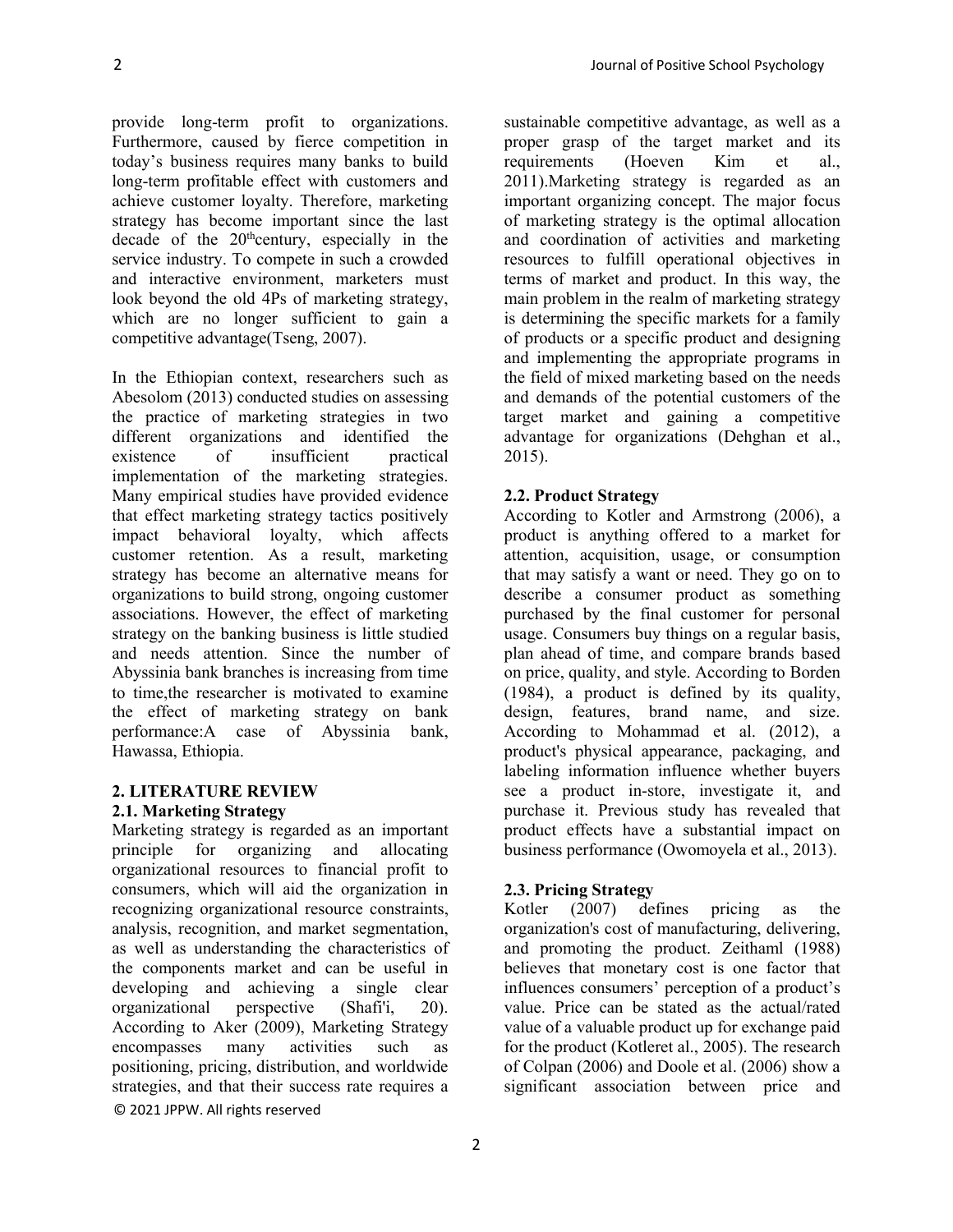business performance. The price you establish for your product or service has a significant impact on its marketability. Marketing strategy's influence on business performance pricing for products or services that are more generally available in the market. It is more elastic, which means that unit sales will respond more responsively to price adjustments.

### **2.4. Promotion Strategy**

According to Duncan (2005), promotion is essential to the market exchange process because it communicates with current and potential stakeholders as well as the general public. Every company or store must assume the role of communicator and booster. According to Hakansson (2005), promotion appears to be a matter of developing an appropriate combination of marketing communication tools to convey a product's message and brand. Sales, advertising, personal selling, public relations, and direct marketing are all examples of promotion, according to Borden (1984). According to Kotler (2007), promotions have become an important component of the product marketing mix, which includes the exact blend of advertising, personal selling, sales promotion, public relations, and direct marketing techniques that the company/organization use to achieve its marketing objectives.

#### **2.5. Place strategy**

Jones (2007) defines place as tohow the customer can obtain a product or receive a service. Place or distribution is also defined by Kotler and Armstrong (2006) as a group of interdependent entities involved in the process of making a product available for use or consumption by customers. Place strategy necessitates successful product distribution through marketing channels such as wholesalers or retailers.Amine and Cavusgil (2001) agree that place significantly affects business performance.

#### **2.6. Bank performance**

Better bank performance increases the reputation and image from the public or market point of view. The economic literature places a high value on bank performance, as measured by competitiveness, concentration, efficiency, competitiveness, concentration, productivity, and marketing plan performance. The key drivers of banks' performance are earnings, efficiency, risk-taking, and leverage. A comprehensive and commonly accepted determinant of performance for financial institutions like banks does not exist in the literature. Instead, different researchers have attempted to estimate empirical factors affecting banks' performance using financial data(Bikker& Bos, 2006).

#### **2.7. Conceptual Framework**

As reviewed in the review of related literature section, the linkage between selected independent variables and the dependent variable is presented іn Figure 2.1.



#### **Figure 2.1:** Conceptual Framework

**Source**: Adapted from Kotler and Armstrong (2006)

# **Hypothesis**

© 2021 JPPW. All rights reserved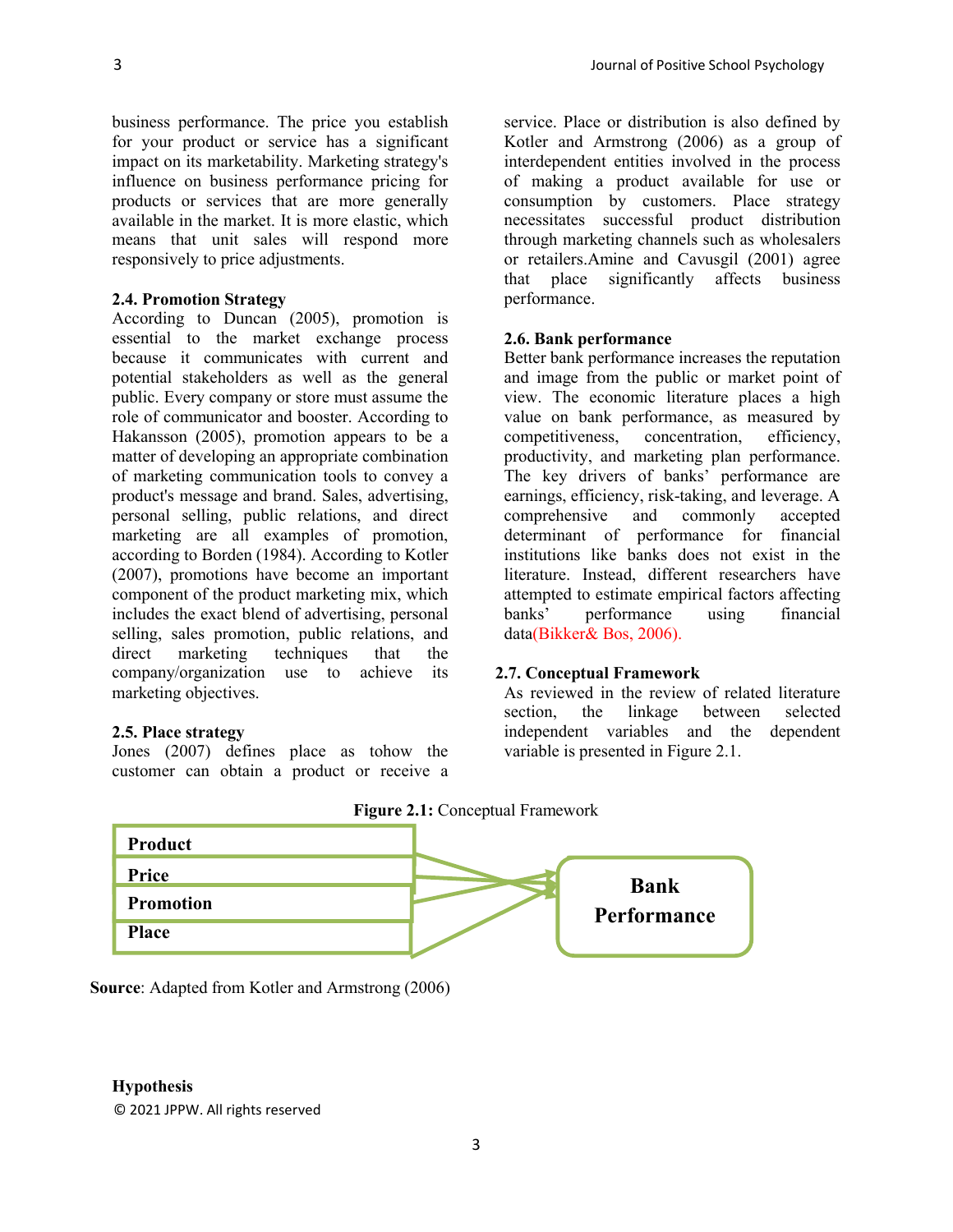**Ho1:**Product has no significant effect onbank performance. **Ho2:**Price has no significant effect onbank performance. **Ho3:**Promotion has no significant effect onbank performance. **Ho3:** Place has no significant effect onbank performance.

# **3. RESEARCH METHODOLOGY**

The study employed an explanatory research design. This is because explanatory research design is the best if the research question identifies factors associated or understands the best predictors of the dependent variable (Oleary, 2004).

The researcher used a quantitative research approach. These approaches refer to the type of data being collected, quantitatively involving numeric scores, metrics, and so on, and analyzingusing quantitative techniques. The quantitative approach helps to quantify or objectively measure certain variables in numeric terms.

The study population includes customers who use the services of Abyssinia Bank, bank employees, and bank managers at the selected branches of Hawassa city. Regarding the sampling technique, 78bank employees were taken as a census. In order to obtain primary data, the researcher collected data through questionnaires from selected target groups.

The questionnaire was consisted of both openended and closed-ended questions to reflect their opinions and experiences related to marketing strategy practices being carried out by the Abyssinia bank, products, pricing, promotion, and place-related questions. Before the main data collection, a pre-test was conducted to check the validity and reliability of the questionnaire.

Data collected through a questionnaire was cleaned, coded, entered, edited, and analyzed with the help ofStatistical Package for Social Science (SPSS) software version 21. Multiple linear regression analyses were employed to examine the effect of marketing strategy on bank performance.

### **4. RESULTS AND INTERPRETATION**

Among 78 questionnaires collected from selected respondents, 76 questionnaires were correctly filled by the respondent. Therefore, the response rate for this study is97.4%. The effect of marketing strategy on bank performance was examined using multiple linear regression analysis.

| Model                         | R                 | $\mathbb{R}$<br>Square | <b>Adjusted R Square</b> | <b>Std</b><br><b>Error of the Estimate</b> |
|-------------------------------|-------------------|------------------------|--------------------------|--------------------------------------------|
|                               | .833 <sup>a</sup> | .694                   | $\epsilon$               |                                            |
| $\overline{\phantom{a}}$<br>. |                   | ----                   |                          |                                            |

**Table 4.1**: *Results of Regression Analysis Model Summary*

**Source:** Model output, 2021

According to the model summary of multiple linear regression analysis, the R-value of the model as per Table 4.1 was 0.833, which shows the highest degree of relationship between independent and dependent variables. The adjusted  $\mathbb{R}^2$  value of the regression model was

0.677, indicating that 67.7% of the variance in bank performance was accounted for product, price, promotion, and place. The remaining 32.3% of the variance in bank performance was accounted for other variables not included in this study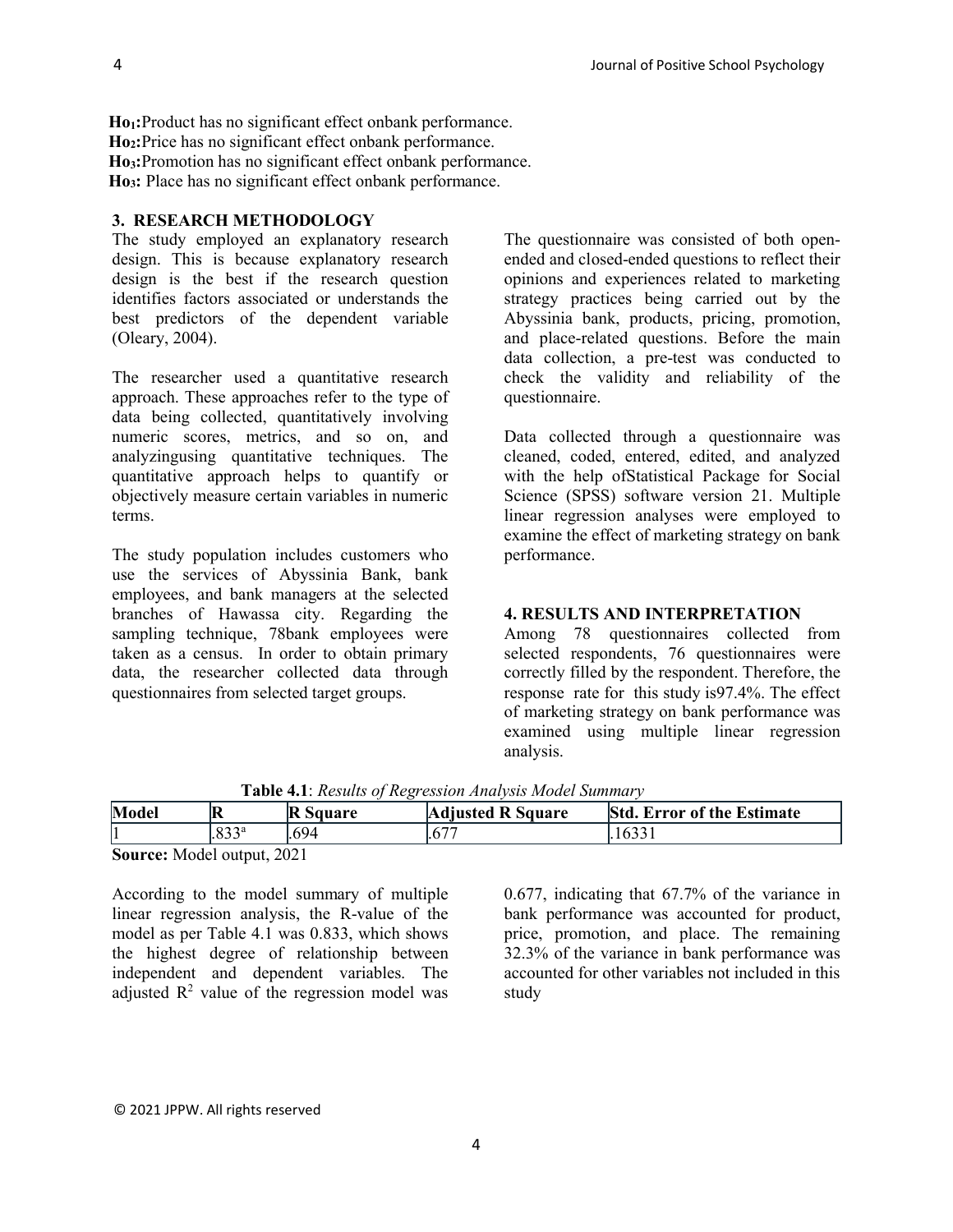| Model |                   | Sum of Squares | ld 1 | Mean Square |        | Sig.              |  |  |
|-------|-------------------|----------------|------|-------------|--------|-------------------|--|--|
|       | <b>Regression</b> | 4.298          |      | 1.074       | 40.284 | .000 <sup>b</sup> |  |  |
|       | Residual          | .894           |      | .027        |        |                   |  |  |
|       | Total             | 6.191          |      |             |        |                   |  |  |

**Table 4.2**: *Results of ANOVA Output*

a. Dependent Variable: Bank Performance

b. Predictors: (Constant), Placing, Product, Promotion, Price **Source:** Model output, 2021

The ANOVA table (Table 4.1) indicated that the multiple regression model itself is statistically significant or not significant. Because  $R^2$  is not a statistical significance test (it only measures explained variation in Y from the predictor Xs), the F-test is used to test whether or not  $R^2$  could have occurred by chance alone. In short, the Ftest for overall significance determines if your

linear regression model fits the data better than a model with no independent variables. Thus, the results of the output found in the ANOVA table show that the model is statistically significant when product, price, promotion, and placingwere included  $(F=40.284, p<0.001)$ . Therefore, the overall equation was found to be statistically significant.

**Table 4.3**: *Results of Multiple Linear Regression Analysis*

| Model |           | <b>Unstandardized</b><br><b>Coefficients</b> |           | <b>Standardized</b><br><b>Coefficients</b> |       |       |
|-------|-----------|----------------------------------------------|-----------|--------------------------------------------|-------|-------|
|       |           |                                              | <b>SE</b> | Beta                                       |       | Sig.  |
|       | Constant  | .913                                         | .224      |                                            | 4.077 | 0.000 |
|       | Product   | .206                                         | .031      | .431                                       | 6.538 | 0.000 |
|       | Price     | .251                                         | .036      | .457                                       | 6.892 | 0.000 |
|       | Promotion | .154                                         | .034      | .304                                       | 4.589 | 0.000 |
|       | Placing   | .171                                         | .025      | .446                                       | 6.759 | 0.000 |

**Note:** B= Regression coefficient (Estimate), Std.Error = Standard Error, Dependent variable = Bank Performance

**Source:** Model output, 2021

Product quality has a statistically significant effect on bank performance. Therefore, the researcher rejects the null hypothesis, which states price has no significant effect on the performance of Abyssinia bank,and accepts the alternative hypothesis. The beta coefficient and p-value ( $\beta = 0.431$ ,  $p < 0.001$ ) indicate that the bank increases its performance by 0.431 due to a one-unit increase in the product quality. The beta coefficient values indicated that for every unit increase in product quality, a 0.431 unit increase in bank performance is predicted.

© 2021 JPPW. All rights reserved Price was a determinant factor for bank performance in the study area. Therefore, this

leads to reject the null hypothesis and accept the alternative hypothesis, which states product has a statistically significant effect on the performance of Abyssinia bank. The beta coefficient for the price was positive and significant at the  $0.1\%$  level of significance (  $\beta = 0.457, p < 0.001$ . The positive relationship implies that the bank can have good performance if the product price is fair. Furthermore, the beta coefficient values indicated that for every unit increase in pricing, a 0.457 unit increase in bank performance is predicted. Therefore, the result implied that product prices have a positive effect on bank performance.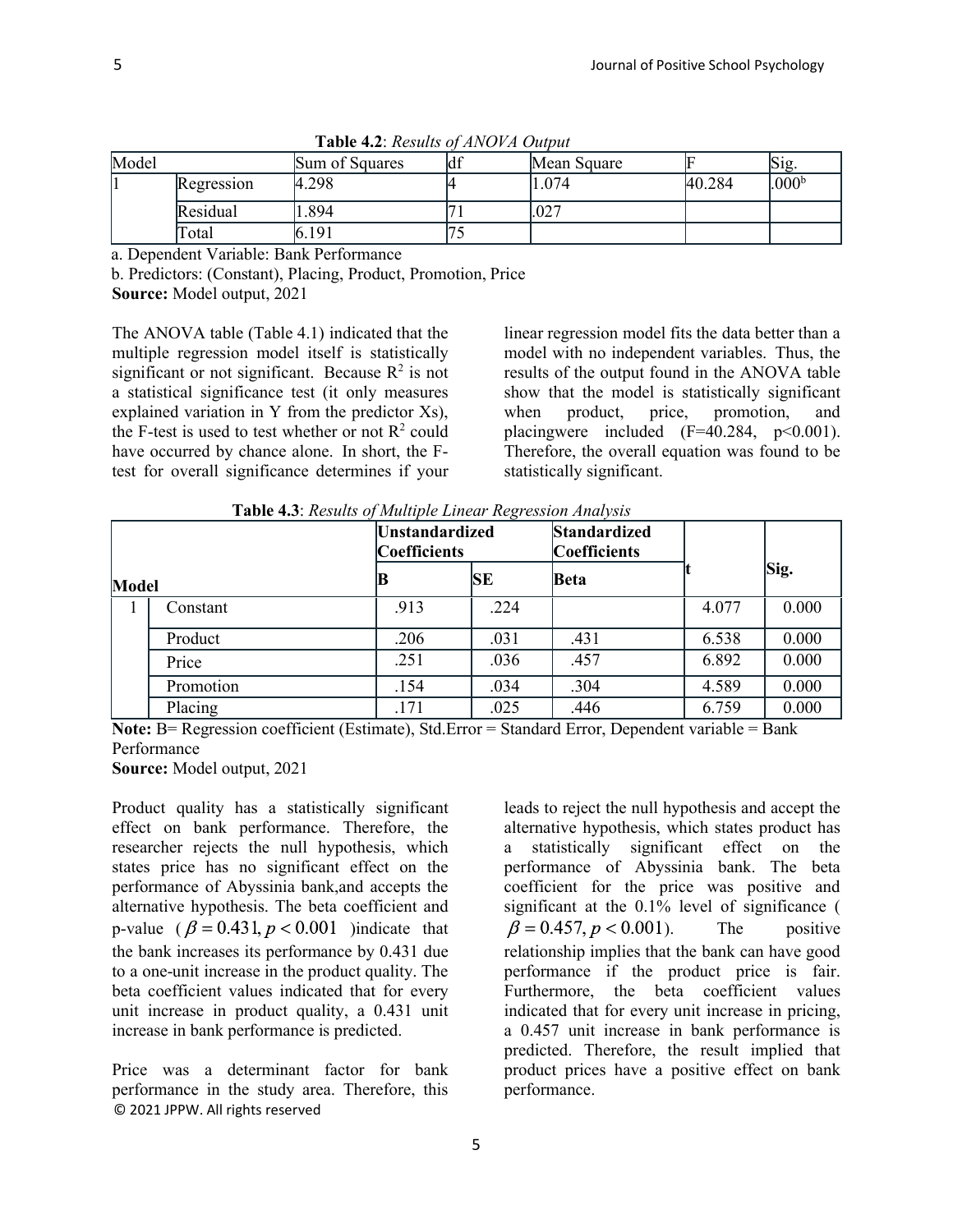The promotion has a positive and significant effect on bank performance. Therefore, the null hypothesis is rejected, and instead,the alternative hypothesis is accepted. This implies that promotion has a significant effect on the performance of Abyssinia bank. The result of the beta coefficient indicates that a one-unit increase in the availability of good promotion leads to a 0.304 unit increase in the bank performance  $(\beta = 0.304, p < 0.001)$ . Place determines where and how potential customers can access the product. Table 4.3 shows that placing positively and significantly affects bank performance. According to the results of the regression coefficient ( $\beta$  = 0.446,  $p$  < 0.001), a one-unit rise in the placement leads to a 0.446 unit increase in the bank's performance. Therefore, the null hypothesis, which states that placing has no significant effect on the performance of Abyssinia bank,is rejected, and the alternative hypothesis is accepted.

# **5. CONCLUSION**

The types of products provided by the bank determined its performance. Bank product includes physical appearance; ATMs, mobile, and internet banking availability highly contribute to bank performance positively. Therefore, Abyssinia bank should deliver quality services, diversify their product, and deliver products that meet customers' needs. Likewise, price strategy has a significant effect on bank performance. In order to retain the existed customers and to attract new customers, the selected banks should open a book free of charge and give low-interest rates on loans. The selected banks also should have a better interest rate on saving deposits. Moreover, promotion is the key to the market exchange process that communicates with present and potential stakeholders and the general public. Therefore, the selected banks should use appropriate promotional tools to make the right people aware of the product's benefits. Additionally, the selected banks should have an available budget to use appropriate promotional tools. Placing strategy was an important element for bank performance in the study area. Therefore, the selected bank was encouraged to have many

branches in different places and have convenient opening and closing hours.

# **REFERENCE**

Abesolom. (2013). Marketing strategy Management in banking sector: A comparative study of SBI and other nationalized commercial banks. *Journal of economics and management*, 1(6).

Aker. (2009). Insurance *marketing.* Practical instructions, UK: Prentice Hall. ISBN.

Amine, L. S., &Cavusgil, S. T. (2001). Export marketing strategies in the British clothing industry. *European Journal of Marketing,* 20(7), 21-33.

Aremu, M. A., & Lawal, A. T. (2012). Exploring marketing strategy as a catalyst for performance in Nigerian telecommunication industry. *IJMBS,* 2 (4), 65 – 71.

Borden, Neil. H. (1984). The concept of marketing mix. *Journal of Advertising Research,*  $1(9)$ , 2-7.

Colpan, A. M. (2006). Dynamic effects of product diversity, international scope and Keiretsu membership on the performance of Japan's textile firms in the 1990s. *Asian Business and Management,* 5(3), 419-445.

Dehghan, Nabi., Allah, Sadaghiani., Jamshid., &Farajloo, Motlagh. (2015). The Effect of Relationship Marketing S strategies on the Economic Performance of Iran Khodro Authorized Agencies*. Marketing research Trail 1393,* 4(1), 93-106.

Doole, I., Grimes, T., &Demack, S. (2006). *An exploration of the management practices and processes most closely associated*.

Kotler, P., & Armstrong, G. (2006). *Principles*  of Marketing (10<sup>th</sup> Ed.). New Jersey, Pearson Education Inc.

Kotler, P., & Keller, K. (2006). *Marketing and Management,* Pearson Prentice Hall, Upper Saddle River, NJ, USA.

Kotler, P., Ang, S. H., Leong, S. M., & Jan, C. T. (2005). *Marketing Management*, (9<sup>th</sup> Ed.). Asia, Prentice-Hall.

Kotler. P. (2007). *Marketing: An introduction, New Jersey*: Pearson Education Inc.

© 2021 JPPW. All rights reserved